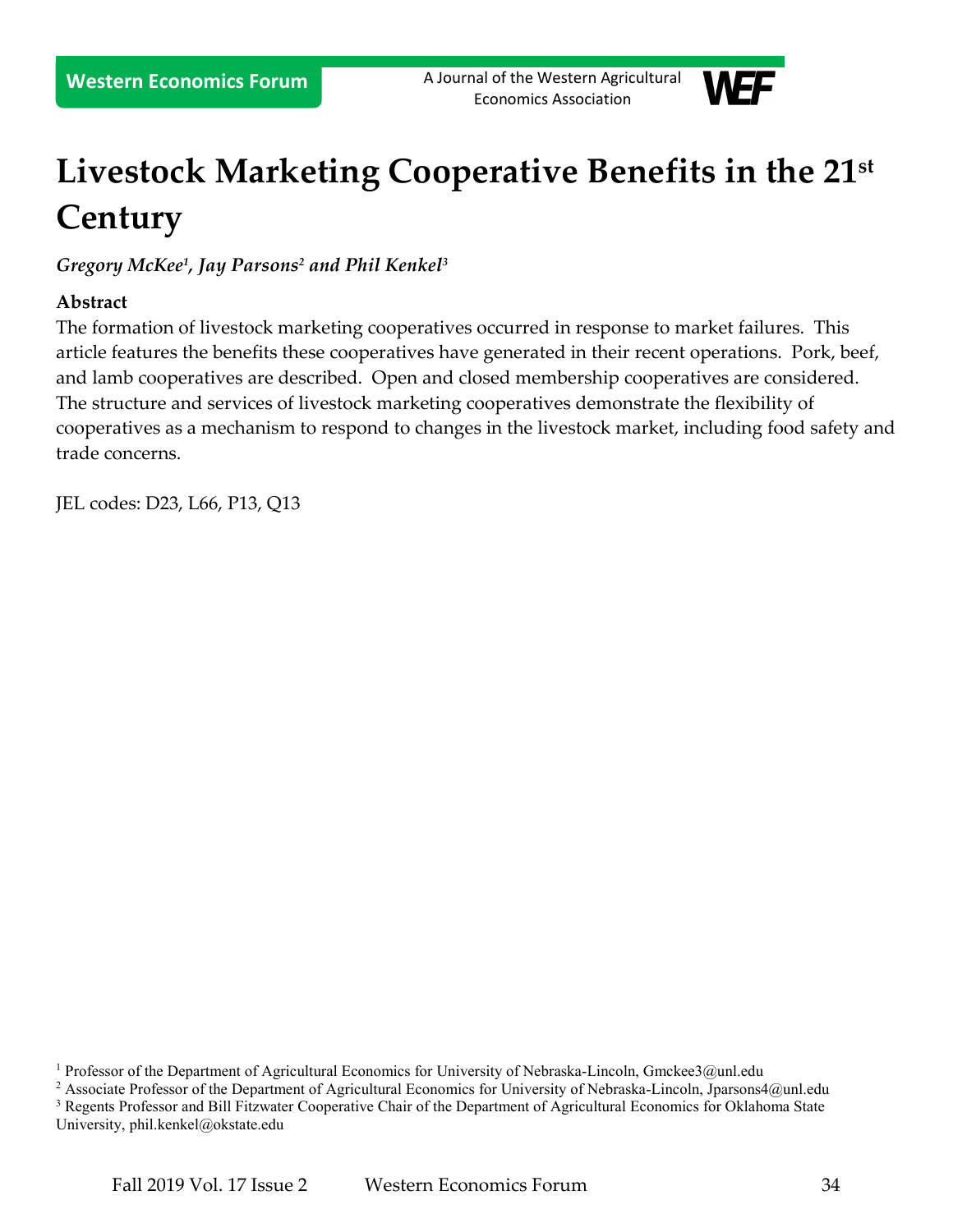## **Introduction**

Livestock producers began forming marketing cooperatives in the early part of the twentieth century to provide greater competition, bargaining power, and market access. These cooperatives occupy various positions in the value chain in order to provide services to their members (Katz & Boland, 2002). Services provided may include marketing via auction or electronic means, sales to farmers for feeder stock, procurement services for slaughter livestock, credit, and a mechanism to communicate consumer preferences for product quality. Cooperatives help members increase control over how the market for their production develops by allowing them to bypass one or more layers of the marketing channel. In this way, and by virtue of operating in portions of the value chain closer to the consumer, livestock marketing cooperatives capture a greater share of the value of their output that would otherwise go to other members of the value chain. Depending on the desired economic benefits, membership size, and the geographic market they serve, livestock marketing cooperatives are organized using either a closed or open membership structure.

This paper provides an overview of three livestock marketing cooperatives. These cooperatives show how variations on the cooperative corporation can be used to respond strategically to changes in the livestock industry. Information was gathered through direct conversations with leadership of each cooperative. A discussion of their functions and rationale for participating in the market is given. The ability of a cooperative to link more closely how livestock producers and final consumers affect food safety is presented.

#### **Producers Livestock Marketing Association**

Founded in the 1920s, Producers Livestock Marketing Association (PLMA) in Omaha, Nebraska, was formed to provide marketing services of fed beef cattle for slaughter. By organizing larger lots of animals for sale, members obtained increased bargaining power with packers for terms of sale. Today, the cooperative provides marketing, risk management, and credit services for beef and pork producers. Marketing services include nationwide connections to identify feeder beef cattle for sale to its members who then purchase animals in quantity. Services also include monitoring the development of member animals to assure timely sales and market-based pricing. The cooperative coordinates sales with livestock processors nationwide and obtains terms of trade with suppliers or packers. Members may choose to use the cooperative's sale price risk management tools, including hedging contracts. The cooperative also provides financing services for members, which provide funds for the financing of animals, feed or other operational expenses. Members benefit by having regular access to suppliers or buyers and competitive terms of sale. No patronage is paid; market access and a favorable negotiating position are the core financial benefits members receive. On-farm benefits include reduced operations costs through reduced procurement or marketing effort, availability of risk management tools and competitively priced financing.

The cooperative is organized as a non-stock cooperative, which was a common structure for cooperatives formed prior to the Capper Volstead Act of 1922 (Suhler & Cook, 1993). Producers who transact with the cooperative are eligible for membership after three continuous years of using any of the cooperative's services. Membership is achieved after the third year of transactions and grants voting rights in cooperative governance. A majority of the cooperative's members operate within 200 miles of Interstate 29, a north-south roadway extending from the Canadian border to Kansas City, MO, USA. Total membership, which consists of pork and beef producers, has averaged around 1,200.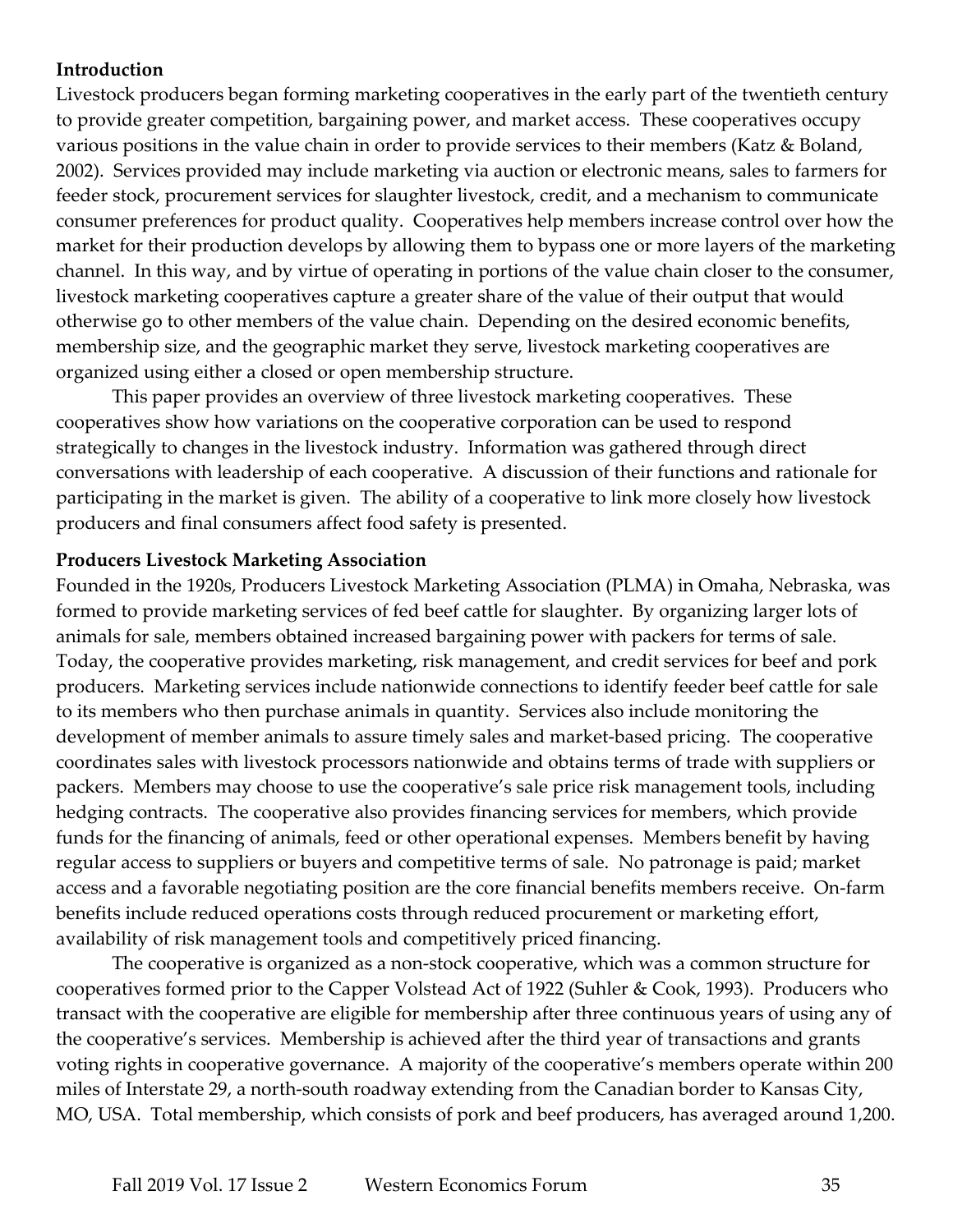PLMA sold over 900,000 cattle and over 900,000 swine in 2018. The cooperative is funded through commission charges incurred through using the cooperative's services. Charges are set at a flat rate per hundredweight for beef cattle and hogs. The cooperative is a member of National Livestock Producers Association (NLPA), a federated cooperative. NLPA provides educational programming to improve member operations, represents member interests for legislative purposes, facilitates marketing and financing ventures among member cooperatives. PLMA is the largest member of NLPA in terms of livestock marketed and gross revenue, accounting for nearly half of total sales by all NLPA members.

Member production practices are affected by membership in the cooperative. The cooperative maintains a team of sales agents who make regular visits to each member. Agents are familiar with the production conditions at each member's operations and provide feedback about likely demand conditions for animals of various quality. The cooperative has developed a reputation of accurately presenting the condition of animals in the lots sold to packers. In turn, packers provide information to the cooperative about desired animal attributes for their customers and anticipate accurate descriptions of quality when animals are aggregated. The cooperative arranges both open market sales as well as sales based on grade and yield. The cooperative also circulates a bimonthly newsletter that includes regular sales visits, informal communication with members, systematic information to apprise producers about animal health issues, operations practices, and preparation for successful animal marketing, including risk management.

The cooperative also, through its financing operations, provides a rationale for maintaining product quality. Although operational requirements are not part of any loan agreement, the cooperative has a team of inspectors, separate from sales agents, who inspect member operations to verify the marketability of the livestock, including animal quality and quantity. Members have an incentive to obtain financing through the cooperative since it provides an alternative to local community banks or other financing options, which already may have approached loan limits for agricultural loans.

The cooperative also facilitates member attention to food safety practices (Klementina Kirezieva, Bijman, Jacxsens, & Luning, 2016; Klementiena Kirezieva et al., 2013). The cooperative interacts with packers based on the requirements of the Beef Quality Assurance (BQA) protocol. The BQA provides information about proper production practices that affect animal health, product quality, and on-farm or processing/fabrication practices that affect food safety. Cooperative sales agents assist members in their certification by making certification forms available and linking them with needed training. Agents are tasked to maintain a relationship with the member to ensure that the production environment facilitates a successful sale.

#### **Allied Producers Cooperative**

Pork producers in Iowa, Kansas, Minnesota, and Nebraska formed Allied Producers Cooperative (APC) in 2006. Other livestock cooperatives were formed during this period (Kenkel & Holcomb, 2009). APC organizes the lots of swine from among its members for processing. Additionally, APC monitors the development of swine herds among its members and allocates a quota of production to each member. By owning processing resources, the membership is able to capture an increased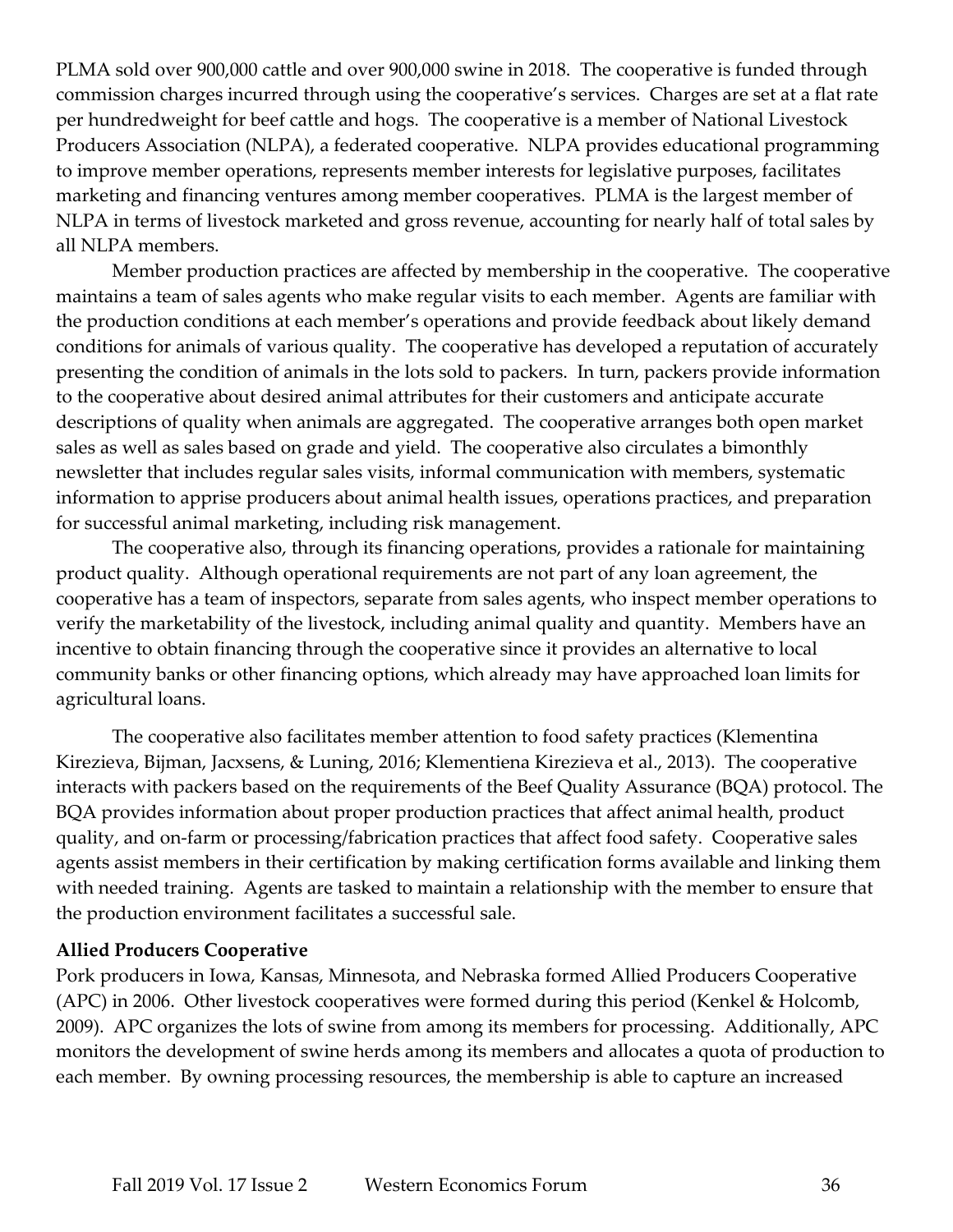fraction of the value of final production and market-based terms of sale regardless of the size of their operation. Profit is distributed as patronage in proportion to the number of animals marketed.

Concentration in the pork processing market, and pork price variability in the 1990s and 2000s, encouraged a group of 30 to 40 pork producers to form the cooperative as a means of purchasing pork processing and fabrication facilities. The cooperative is organized as a closed, or value-added, cooperative (Grashuis & Cook, 2018). The founding members, who are still active today, purchased equity in the cooperative in proportion to their desired portion of the total processing capacity. Members then sign a contract with the cooperative granting them the right to market their swine production through the cooperative in exchange for an obligation to deliver their assigned quota to the processing facility. Under this structure, the cooperative benefits by maintaining stable processing costs at volume to approach minimum average operating costs. Processing capacity of the original processing facility, located in St. Joseph, MO, USA, remains unchanged since operations began in 2006. No additional shares were available until the recent completion of a Sioux City, IA, USA facility. The St. Joseph and Sioux City facilities process approximately 18,000 swine per day. Members may exchange shares among themselves, with each exchange creating its own terms of trade. The value of shares has increased since 2006. The additional capacity generated by the opening of the IA facility allowed the cooperative to generate new shares. Initially, these shares were offered to existing members who purchased all available shares.

Equity available from original members was insufficient to fund the entire cost of constructing the original processing facility, located in St. Joseph, MO, USA. The cooperative formed a joint venture with other, non-cooperative, pork producers named Triumph Foods (TF). Triumph owns the processing assets with APC being a partial owner and having representation on TF's board of directors. TF receives the proceeds from sales and proportionally distributes them to all partners based on number of animals provided. APC then distributes revenue; profits generated during the year by TF sales are distributed as an additional payment to members at the end of the year. Total profits distributed to members since the beginning of operations have been in excess of \$1 billion.

Despite the APC contract requirements, members have some flexibility in marketing decisions. Members are allocated a weekly delivery quota based on their annual delivery requirement. APC makes weekly deliveries of member output to the TF-owned facility, which, by virtue of the APC joint venture with other pork producers, is owned indirectly by the members of APC. The financial benefits of membership allows individual members to expand their operations. Members are able to sell their output to the APC to meet their quota and still have excess production, which is sold elsewhere. In addition, TF purchases from non-member producers as well. These purchases, made on the open market, tend to stabilize pork prices in the region and provide a pro-competitive benefit to all producers.

Despite the supply of swine from member and non-member producers, TF closely monitors the quality of incoming animals. TF's wholly owned marketing subsidiary, Seaboard Foods, coordinates with its customers to identify desired quality attributes. Seaboard Foods coordinates with TF to write a series of requirements for animal characteristics and associated production requirements. Among these requirements are descriptions of nutrition, handling, animal welfare, veterinary standards, and transportation requirements. Members agree to these requirements and confirm their compliance through annual certification. On-farm contact by TF representatives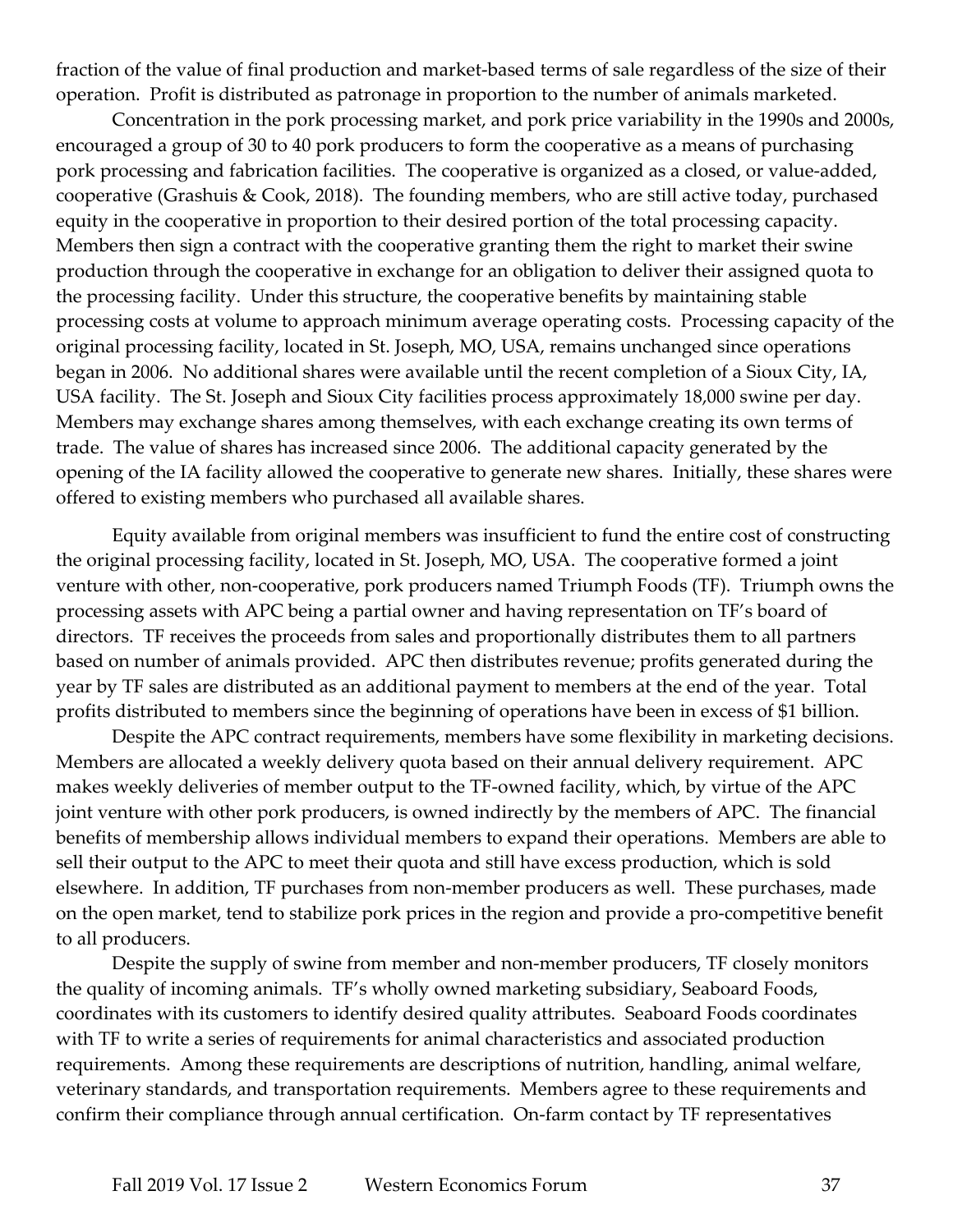verifies compliance and TF employees inspect animal shipments upon arrival at the processing facilities. Members also participate in regular, on-farm training for members and their employees. Food safety requirements vary by country and both APC and TF weigh the benefits and costs of compliance. TF documents compliance with any sales claim and, by virtue, can show full compliance along a value chain owned by producers through vertical integration among producers and their ownership of the processed facility (Ji, Jin, Wang, & Ye, 2019; Mérel, Saitone, & Sexton, 2009).

Despite the benefits of forward integration along the supply chain, organizers of the cooperative faced an initial cultural challenge in persuading members to make downstream investments. Historically, pork packers were perceived in an adversarial position in the pork industry. Individual producers strove for fair sale terms, while packers sought to offer bids advantageous to their own bottom line. At first, producers were reluctant to consider the processing facility investment, as they feared they would be perceived negatively as the packers were in the past. Consistent education and a steady flow of financial benefits, while enforcing food safety requirements, have helped producers accept the long-term investment required to join a closed cooperative. Furthermore, benefits from certification compliance, as a group, may serve to insulate a consistent supply of swine from consumer perceptions of low output quality.

#### **Mountain States Lamb Cooperative**

The Mountain States Lamb Cooperative (MSL) originated in 2001 when twenty sheep producers gathered at the Wyoming Ram Sale to discuss joining together to sell feeder lambs as a group (Boland, Bosse, & Brester, 2007). Sheep producers were frustrated with the low prices they were receiving at the time. As a result, each producer agreed to contribute the average sale price for a ram at that year's sale (\$350) as seed money to explore the idea of creating bargaining power by forming a cooperative alliance (Bensemann & Shadbolt, 2015). At the time, most of these producers did not retain ownership of their lambs into the feedlot and finishing phase. However, membership soon looked for opportunities to capture an increased percentage of the total value chain of production. By 2005, the cooperative had completed the purchase of 50% of B. Rosen and Sons, a full-service lamb fabrication, distribution, and sales company based in New York with a fabrication facility attached to the JBS USA Greeley Lamb Plant in Greeley, Colorado. In 2008, the cooperative purchased the remaining 50% ownership of B. Rosen and Sons as sales and distribution of the end product was viewed as critical to the future success of MSL. In 2015, JBS informed MSL of its intent to turn the Greeley Lamb Plant into a case-ready beef facility. MSL members decided to purchase the JBS Lamb Plant based on their need to either build their own plant or purchase the JBS Plant on which they were already paying \$500,000 in annual rent to JBS for the B. Rosen facility in Greeley. The plant officially re-opened as the Mountain States Lamb Cooperative's Lamb Plant on January 5, 2016. Thus, MSL evolved from a marketing co-op focused on bargaining power at the end of the first step in the value chain, into a cooperative capturing value from all segments of the chain. At the time of acquisition, B. Rosen and Sons was the largest distributor of lamb product in the U.S. Currently, MSL's lamb plant in Greeley handles about 28% of the slaughter lambs in the U.S. MSL recruited members across the Western United States while forming as a closed membership structure consisting of 500,000 shares. Half of those shares are classified as delivery (A) shares, which obligates the owners to deliver one lamb per year. If members sell lambs somewhere else and do not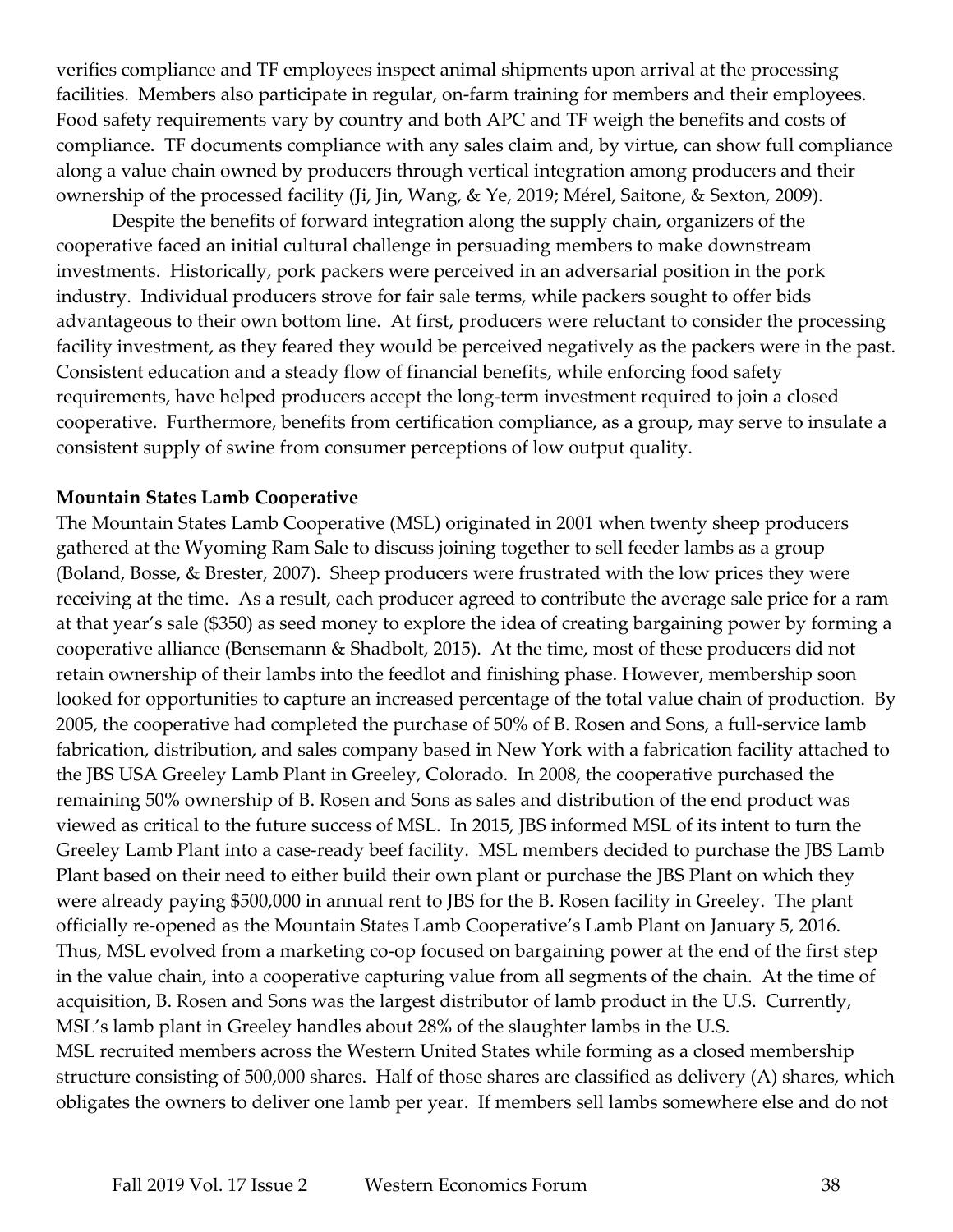fulfill their delivery obligations to MSL, they are fined up to \$20 per head. Over 90 percent of the producer members of MSL market all of their lambs through the cooperative so non-delivery typically is not problematic. Like most of agriculture, the average age of members is 55 to 60 years old. As members retire, member shares are sold to other members, sometimes at a discount, to make sure delivery quotas are maintained. New shares were not created but some investment (B) shares were converted to (A) shares over the years for members wanting to increase their delivery quotas.

A few feedlot owners are members of MSL but most are currently range sheep operators maintaining ownership through the feed yard. Membership has held steady since inception with about 145 total members. Approximately 100 of these members are in Wyoming with the rest spread throughout several other Western U.S. states. MSL has paid patronage dividends to members a couple of times since its formation. However, MSL has most consistently employed a re-investment strategy to acquire other companies and more segments of the marketing channel. Two primary benefits of membership in MSL are reliable access to a harvest facility and a more stable market price. Until September 1 of each year, members are provided first priority to slot lambs for delivery to the lamb plant for slaughter during the upcoming marketing year. After September 1, slots are filled on a competitive basis. Members receive grid summary information from lamb lots delivered including live weights off the truck, carcass weights, yield grade, quality grade, pelt values (and pelt value descriptions), premium and discount information compared to the market average as defined by the USDA Agricultural Marketing Service (AMS) weekly LM352 report. An objective of the market pricing structure for MLS is to provide the membership more consistent pricing. Unlike swine and beef, there are no futures market pricing tools for lamb. Market risk management tools are limited to private contracting and Livestock Risk Protection (LRP-Lamb) insurance offered by the USDA Risk Management Agency through private insurers. There have been several occasions since the inception of LRP-Lamb in 2007, when the product was not available due to unforeseen and prolonged volatility in the market place.

MSL members also attribute value to being part of something bigger. They gather annually for a membership meeting in July as well as informally at sheep meetings held throughout the year including the American Sheep Industry Convention held in January. A newsletter is issued four to five times a year with market information, production education topics, grid premium information, and top producer awards covered on a regular basis. Imports continue to put pressure on domestic lamb prices and recent trade policies have put significant pressure on the export value of lamb pelts. MSL members appreciate the value of staying informed on these issues and having a collective voice that is heard within the U.S. sheep industry as a whole.

Like all marketing channels, food safety risks and compliance regulations vary by market. MSL uses the Global Food Safety Initiative (GFSI) and British Retail Consortium (BRC) certifications. MSL conducts member training at its annual meetings to inform members about basic certification requirements and recent or pending changes. MSL assesses member compliance with certification requirements by visiting member operations and requiring annual affidavits of compliance from each producer, as well as from truck drivers upon delivery (in compliance with transportation standards). MSL management regularly interacts with representatives of Colorado State University to update best practices and then inform the membership. Given the concentration of domestic lamb marketing, certification allows producers a useful means to differentiate their product vertically as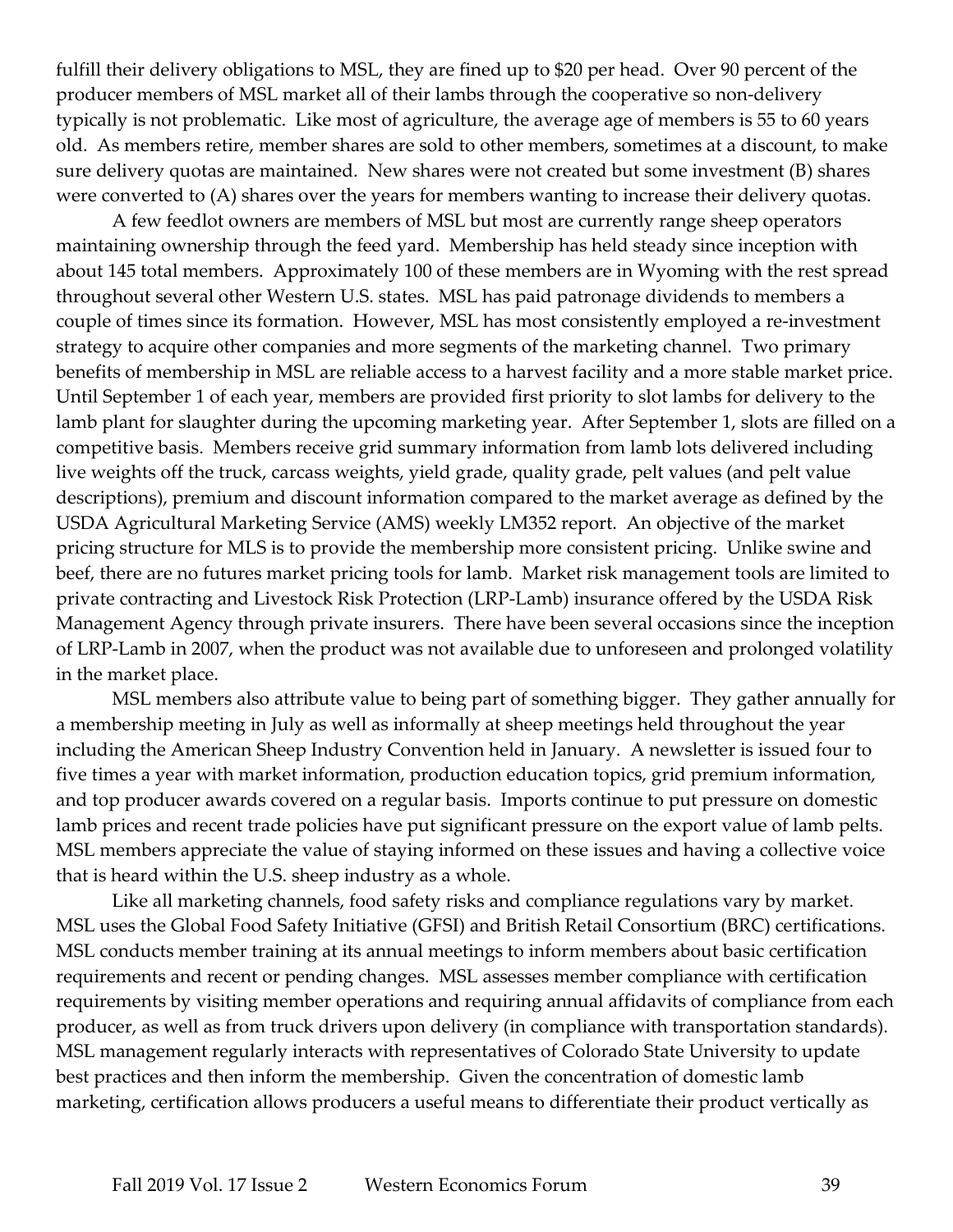horizontal competition intensifies, especially with imports. All cooperative members, for the sake of maintaining the cooperative's reputation in the market, generate incentives to create high-quality production among the membership.

# **Conclusions**

Livestock marketing cooperatives form for many reasons. This paper provides a summary description of three US livestock marketing cooperatives operating with some degree of success over a significant period of time. These cooperatives provide members numerous benefits, some of the most important of which being market access, more consistent market prices (market risk management), and bargaining power, including access to information and a collective voice in the market place. Members of cooperatives enjoy economies of scale and collective influence. The cooperatives use that influence to encourage the livestock industry to address consumer concerns about food safety and humane treatment of livestock. A compliance protocol in each cooperative addresses these consumer concerns. The existence of those protocols is an important benefit to the membership. It improves the collective reputation of the livestock producer members and may serve to partially insulate the membership from this institutional risk.